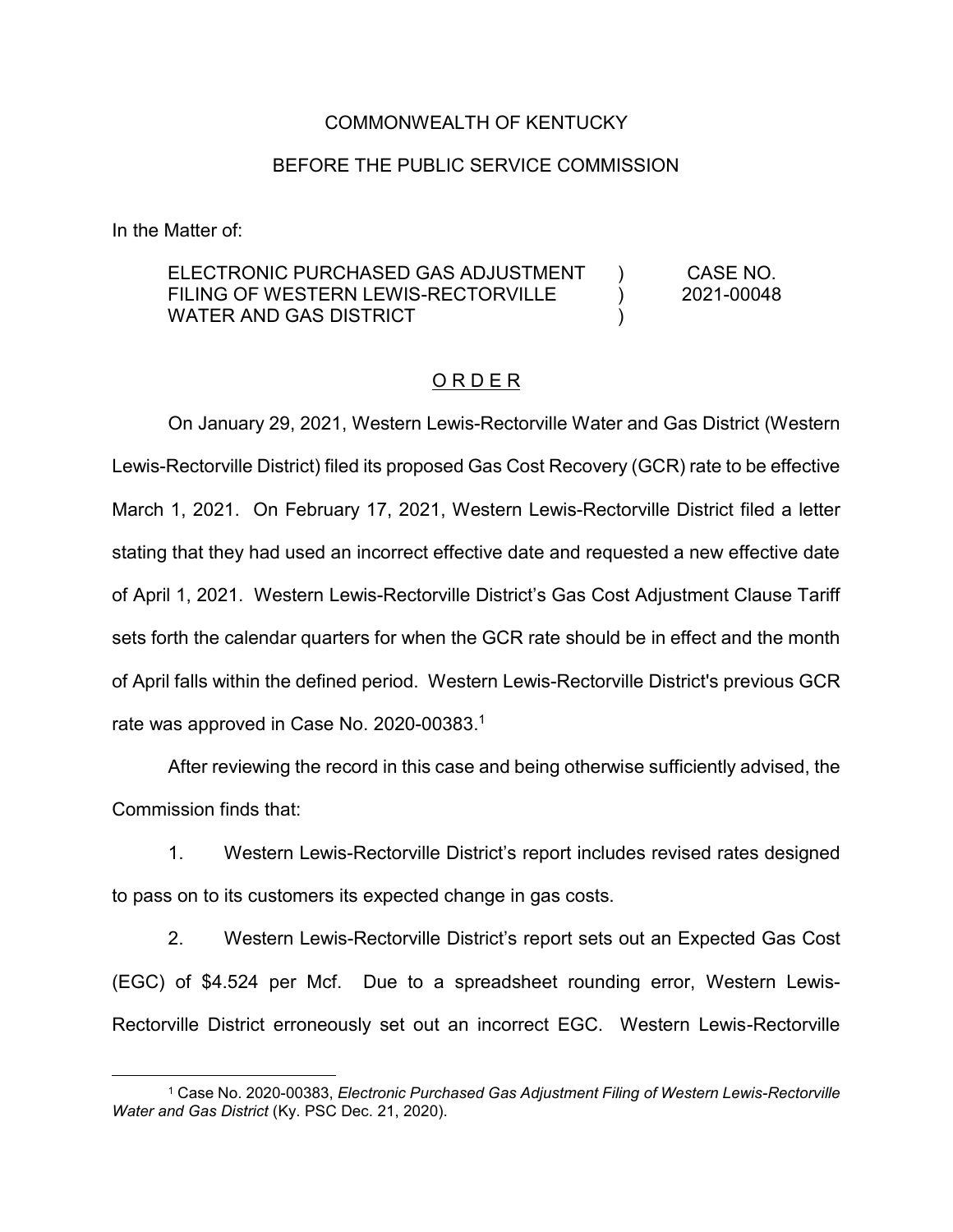District's corrected EGC is \$4.5237 per Mcf, which is a decrease of \$.1670 per Mcf from its previous EGC of \$4.6907 per Mcf.

3. Western Lewis-Rectorville District's report sets out a Refund Adjustment (RA) of (\$1.2500) per Mcf. In Case No. 2017-00106. <sup>2</sup> The Commission ordered Western Lewis-Rectorville District to set its RA to a rate of (\$1.25) per Mcf for the next four years or until \$171,302.00 has been refunded to customers. The refund adjustment amount became effective starting on July 1, 2017, in Case No. 2017-002223. After reviewing the monthly sales volume reported in Western Lewis-Rectorville District's current and prior GCR reports, the Commission finds that Western Lewis-Rectorville District has refunded a total of \$161,818.75 to its customers. The Commission finds that the RA of (\$1.2500) per Mcf should be removed from this and future GCR reports. The Commission also finds that the remaining \$9,483.25 should be added as a credit to the current quarter Actual Adjustment (AA) calculation so the full refund can be made.

4. Western Lewis-Rectorville District's report sets out a current quarter AA of (\$.7667) per Mcf. The remaining \$9,483.25 credited to the monthly cost difference produces a current quarter AA of (\$1.0226) per Mcf, and a total AA of (\$1.2828) per Mcf, which is a decrease of \$1.0997 per Mcf from its previous total AA of (\$.1831) per Mcf.

5. Western Lewis-Rectorville District's report sets out no Balance Adjustment.

6. Western Lewis-Rectorville District's corrected GCR rate is \$3.2409 per Mcf, which is a decrease of \$.0167 per Mcf from the previous GCR rate of \$3.2576 per Mcf.

 <sup>2</sup> Case No. 2017-00106, *Purchased Gas Adjustment Filing of Western Lewis-Rectorville Water and Gas District* (Ky. PSC May 16, 2017).

<sup>3</sup> Case No. 2017-00222, *Purchased Gas Adjustment Filing of Western Lewis-Rectorville Water and Gas District* (Ky. PSC June 12, 2017).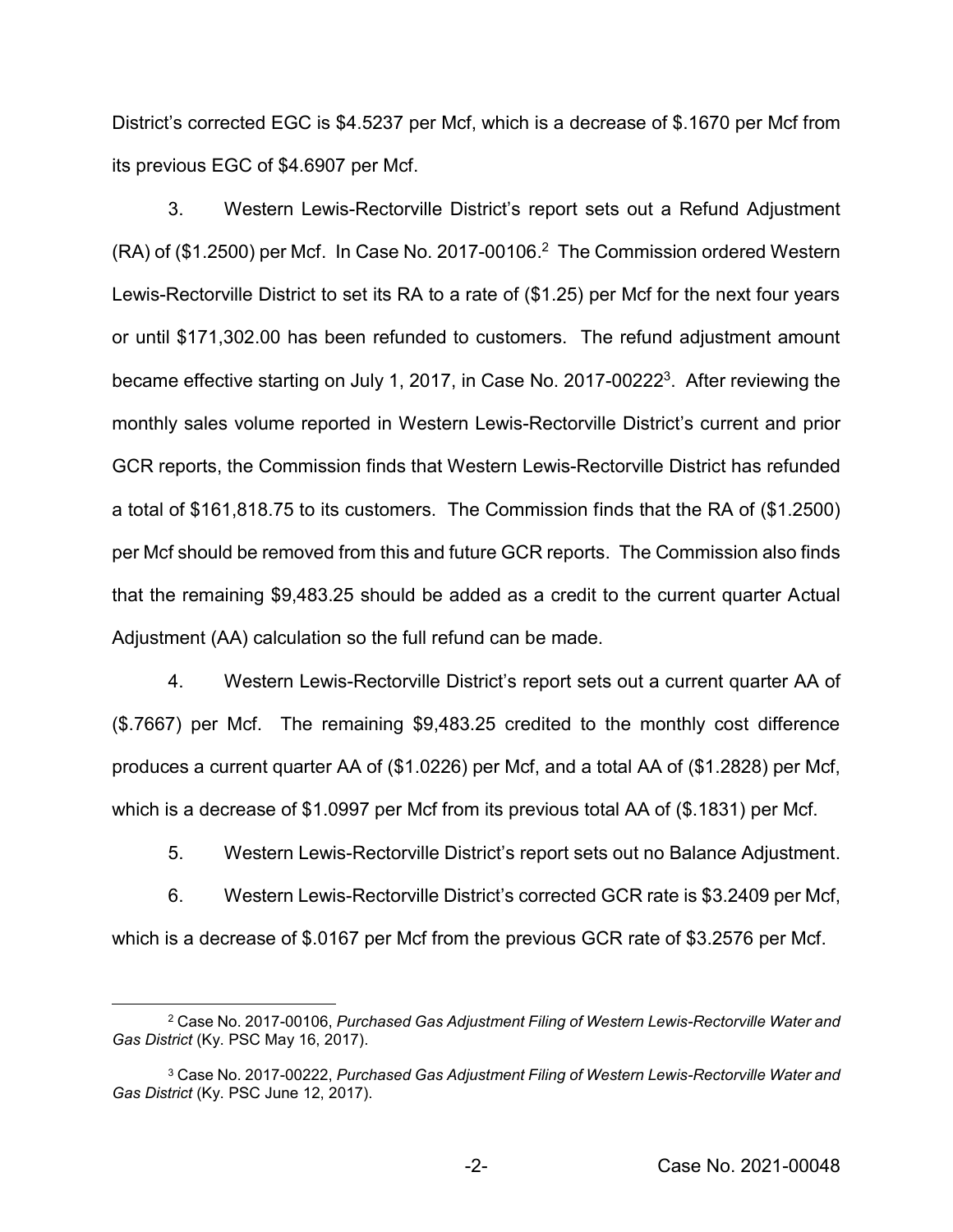7. The rates as set forth in the Appendix to this Order are fair, just and reasonable and should be approved for service rendered by Western Lewis-Rectorville District on and after April 1, 2021.

8. Should Western Lewis-Rectorville District purchase sustainable natural gas from a renewable source during the reporting period of any future GCR reports, then the supplier, cost, and amount must be documented in its cover letter to the Commission.

IT IS THEREFORE ORDERED that:

1. The rates proposed by Western Lewis-Rectorville District are denied.

2. The rates set forth in the Appendix to this Order are approved for service rendered on and after April 1, 2021.

3. Within 20 days of the date of entry of this Order, Western Lewis-Rectorville District shall file with this Commission, using the Commission's electronic Tariff Filing System, revised tariff sheets setting out the rates approved herein and reflecting that they were approved pursuant to this Order.

4. This case is closed and removed from the Commission's docket.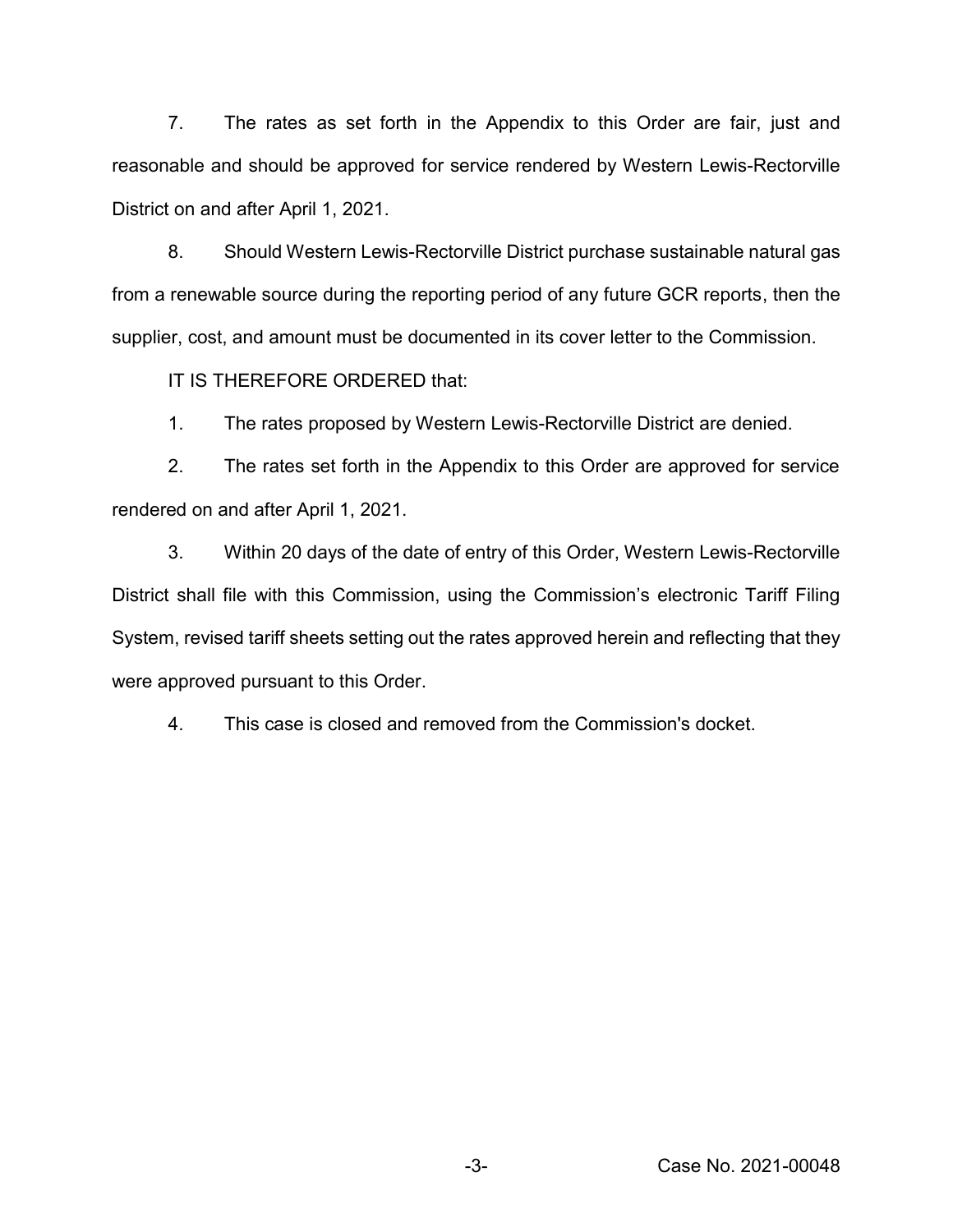By the Commission



ATTEST:

2 Sidwell

Executive Director

Case No. 2021-00048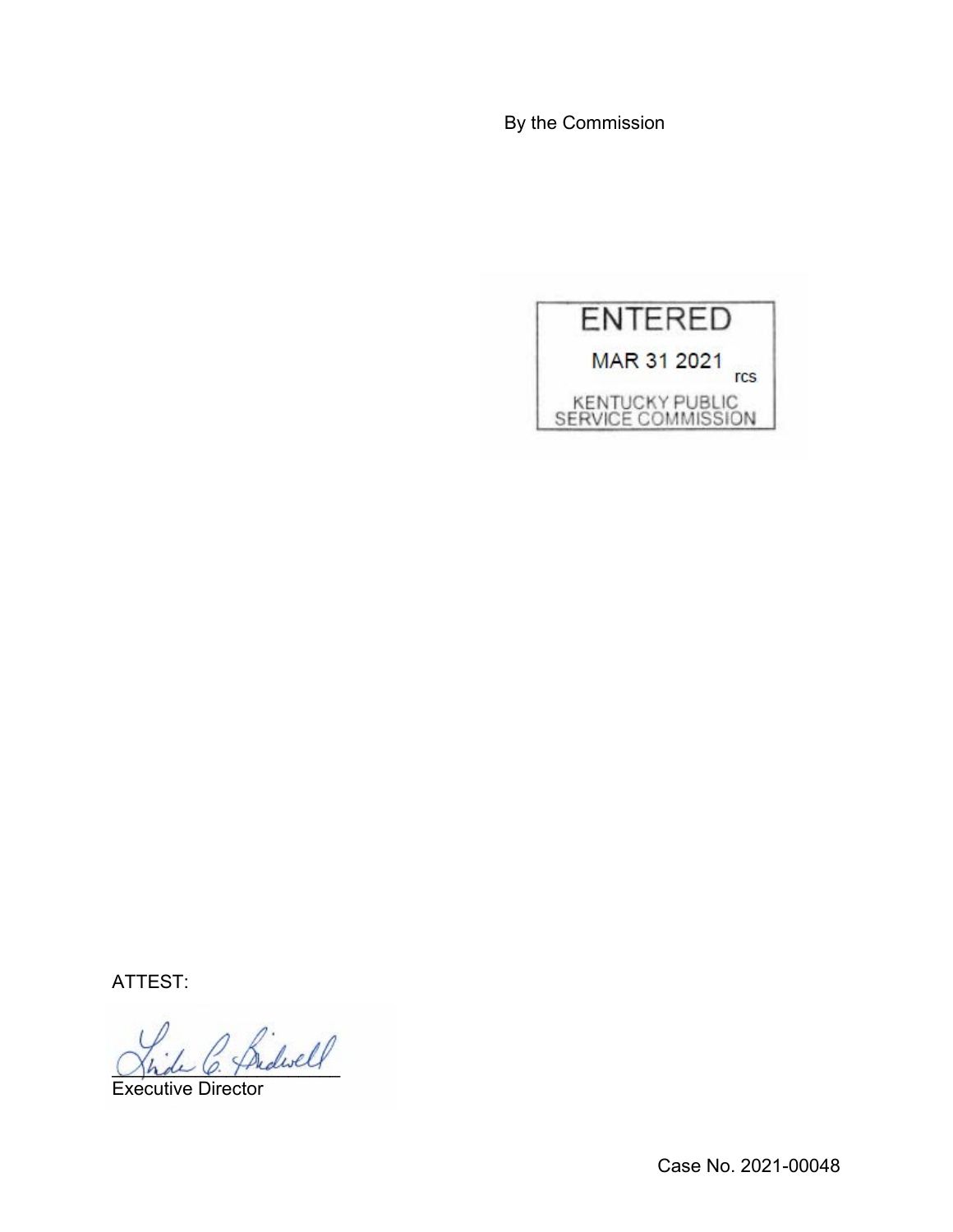# APPENDIX

# APPENDIX TO AN ORDER OF THE KENTUCKY PUBLIC SERVICE COMMISSION IN CASE NO. 2021-00048 DATED MAR 31 2021

The following rates and charges are prescribed for the customers in the area served by Western Lewis-Rectorville Water and Gas District. All other rates and charges not specifically mentioned herein shall remain the same as those in effect under the authority of this Commission prior to the effective date of this Order.

### Monthly usage

| $1110111111$ avage | <b>Base Rate</b> | <b>Gas Cost</b><br>Recovery<br>Rate | Total    |
|--------------------|------------------|-------------------------------------|----------|
| All MCF            | \$1.5642         | \$3.2409                            | \$4.8051 |